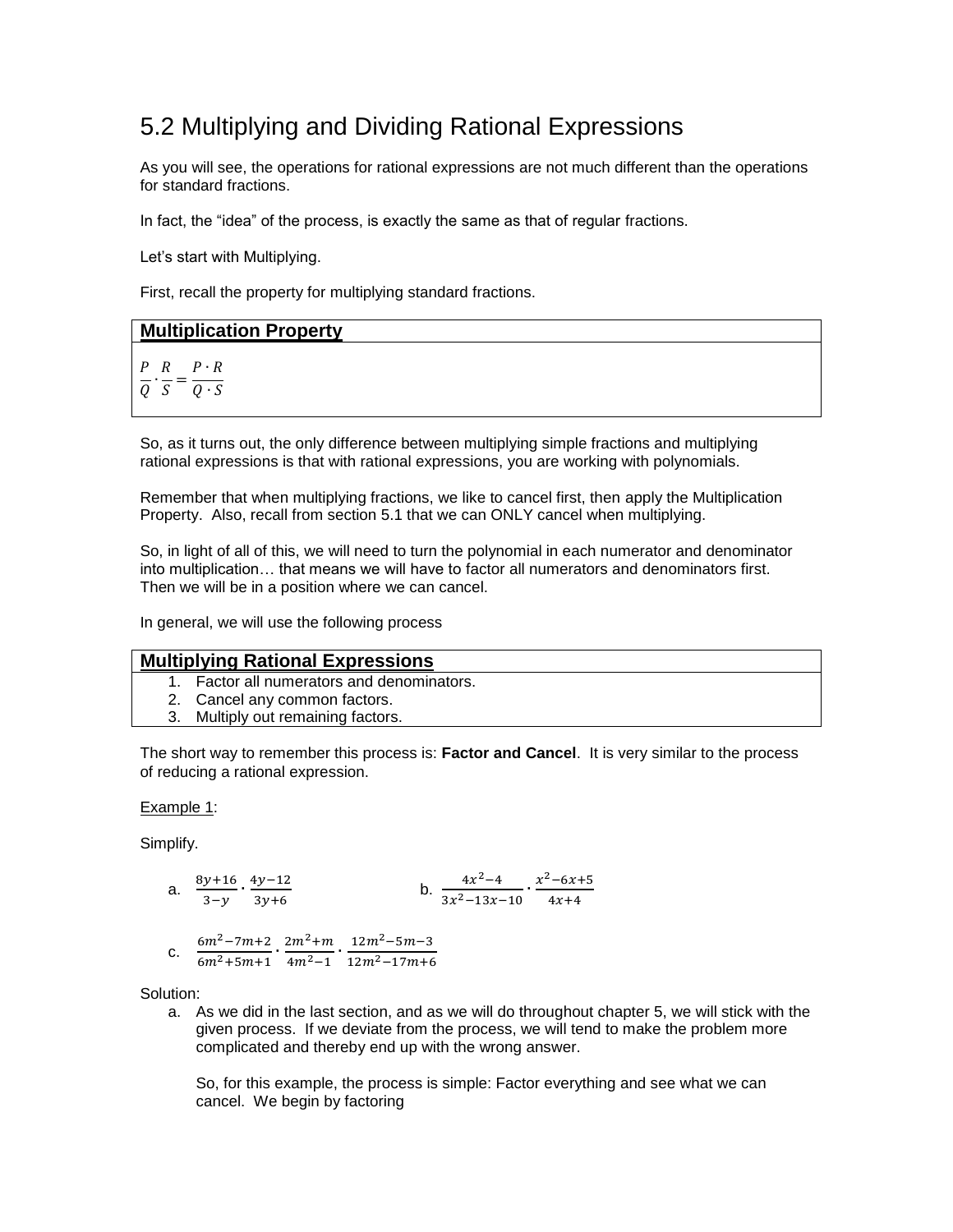$$
\frac{8y + 16}{3 - y} \cdot \frac{4y - 12}{3y + 6}
$$

$$
= \frac{8(x + 2)}{3 - y} \cdot \frac{4(y - 3)}{3(y + 2)}
$$

Notice that the denominator in the first rational expression has a factor that is almost exactly like a factor in the second numerator. We have seen this before and we should recall that we can make them the same by factoring a negative out of one of them. Lets factor the negative out of the first one.

This gives us

$$
\frac{8(x+2)}{-(y-3)} \cdot \frac{4(y-3)}{3(y+2)}
$$

Now we simply cancel common factors and multiply out what is left. Always make sure you cancel a factor from top with a factor from the bottom. Never cancel two from the top, or two from the bottom.

In this case, canceling and multiplying gives us

$$
-\frac{32}{3}
$$

 $\sim$ 

b. Again, to multiply these rational expressions, we simply need to factor everything and cancel any factors that are the same on the top and bottom.

 $\sim$ 

We get

$$
\frac{4x^2-4}{3x^2-13x-10} \cdot \frac{x^2-6x+5}{4x+4}
$$
\n
$$
= \frac{4(x^2-1)}{(3x+2)(x-5)} \cdot \frac{(x-5)(x-1)}{4(x+1)}
$$
\n
$$
= \frac{4(x-1)(x+1)}{(3x+2)(x-5)} \cdot \frac{(x-5)(x-1)}{(x+1)(x+1)}
$$
\n
$$
= \frac{(x-1)^2}{3x+2}
$$
\nCanceling 4, x+1, and x-5

\nfrom top and bottom

c. Finally, we have to, once again, factor and cancel. This gives

$$
\frac{6m^2-7m+2}{6m^2+5m+1} \cdot \frac{2m^2+m}{4m^2-1} \cdot \frac{12m^2-5m-3}{12m^2-17m+6}
$$
  
= 
$$
\frac{(3m-2)(2m-1)}{(3m+1)(2m+1)} \cdot \frac{m(2m+1)}{(2m-1)(2m+1)} \cdot \frac{(3m+1)(4m-3)}{(3m-2)(4m-3)}
$$
  
= 
$$
\frac{m}{2m+1}
$$

Canceling 3m - 2, 2m - 1, 3m + 1,  $\frac{3}{3}$  4m - 3, and one 2m + 1 from top and bottom

Now, with division, again it is almost the same as it is with standard fractions. First, recall, to divide fractions, we had to invert (or "flip") the fraction in back, and change the problem to a multiplication problem.

That is to say, we used the following property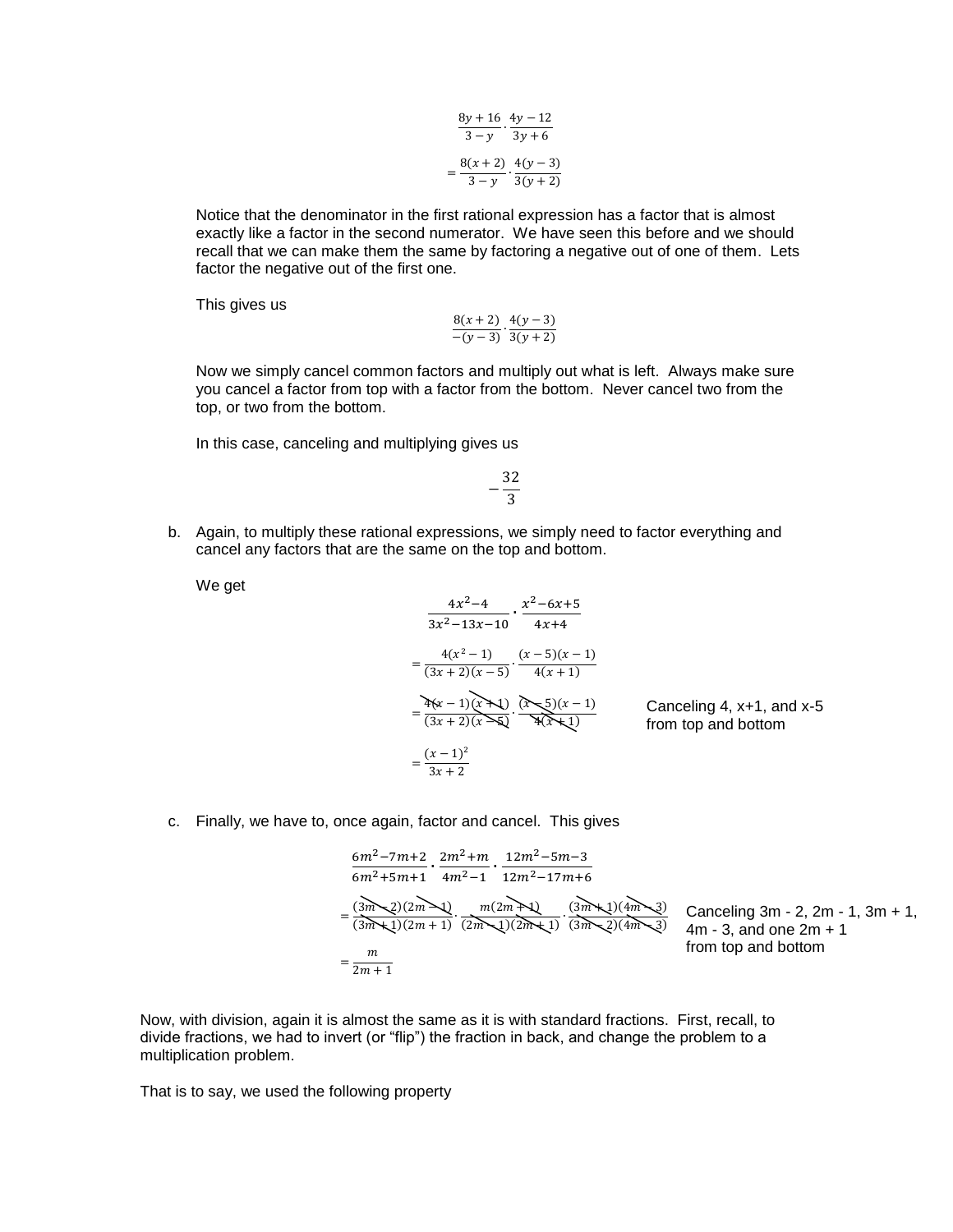**Division Property**

$$
\frac{P}{Q} \div \frac{R}{S} = \frac{P}{Q} \cdot \frac{S}{R} = \frac{P \cdot S}{Q \cdot R}
$$

So, to divide rational expressions, we will do the exact same thing. We will invert the fraction after the division symbol and change the problem to a multiplication problem. At that point, we can simply proceed as we did for multiplication above.

Here is the process

#### **Dividing Rational Expressions**

Factoring and canceling gives

- 1. "Flip" the fraction behind the division symbol and change it to multiplication.
- 2. Multiply as usual.

Since multiplication is just Factor and cancel, we can simply remember dividing rational expressions as: **Flip, Factor, Cancel**.

#### Example 2:

Simplify.

a. 
$$
\frac{9-3z}{2z+8} \div (6-2z)
$$
  
b. 
$$
\frac{4x^2-9}{x^2-9x+18} \div \frac{2x^2-5x-12}{x^2-10x+24}
$$
  
c. 
$$
\frac{y+3}{y+6} \cdot \frac{y^2+3y+2}{y^2+5y+4} \div \frac{y^2+5y+6}{y^2+10y+24}
$$

Solution:

a. For division, it is very similar to multiplication. However, we must first start with inverting the fraction that is after the division symbol. Then the entire problem becomes like the multiplication that we did in example 1.

Notice here that in order to "flip" the back fraction, we will need to put it over 1 first. So we have

$$
\frac{9-3z}{2z+8} \div (6-2z)
$$
  
= 
$$
\frac{9-3z}{2z+8} \div \frac{6-2z}{1}
$$
  
= 
$$
\frac{9-3z}{2z+8} \cdot \frac{1}{6-2z}
$$
  
= 
$$
\frac{3(3-z)}{2(z+4)} \cdot \frac{1}{2(3-z)}
$$

$$
=\frac{3}{4(z+4)}
$$

b. Again we just need to **Flip, Factor, Cancel**. We proceed as follows

$$
\frac{4x^2-9}{x^2-9x+18} \div \frac{2x^2-5x-12}{x^2-10x+24}
$$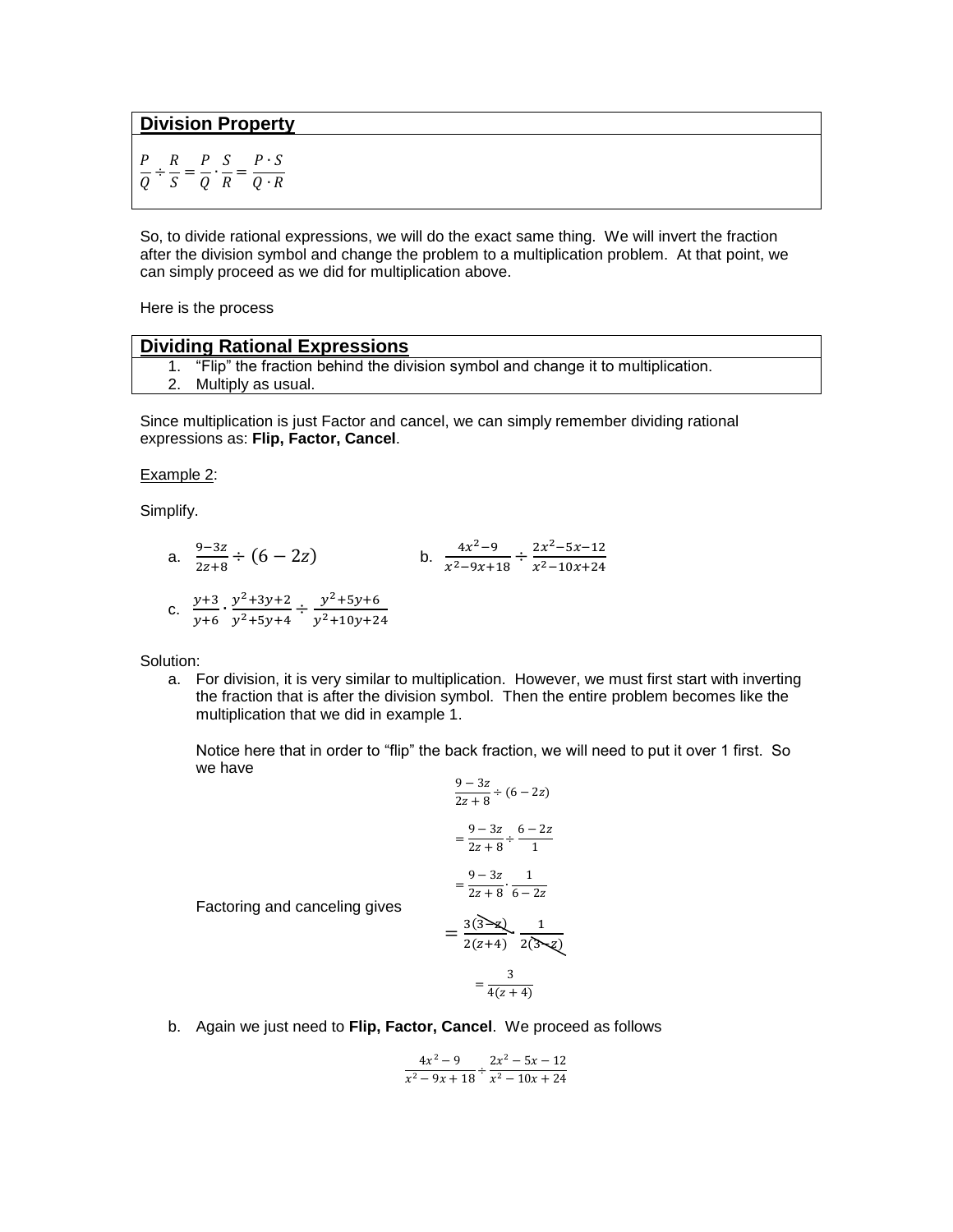$$
= \frac{4x^2 - 9}{x^2 - 9x + 18} \cdot \frac{x^2 - 10x + 24}{2x^2 - 5x - 12}
$$
  
=  $\frac{(2x - 3)(2x + 3)}{(x - 6)(x - 3)} \cdot \frac{(x - 6)(x - 4)}{(2x + 3)(x - 4)}$  Canceling 2x + 3, x - 6, and from top and bottom  
=  $\frac{2x - 3}{x - 3}$ 

 $x - 4$ 

c. Lastly, we begin with Flipping and Factoring. This gives

$$
\frac{y+3}{y+6} \cdot \frac{y^2+3y+2}{y^2+5y+4} \div \frac{y^2+5y+6}{y^2+10y+24}
$$
  
= 
$$
\frac{y+3}{y+6} \cdot \frac{y^2+3y+2}{y^2+5y+4} \cdot \frac{y^2+10y+24}{y^2+5y+6}
$$
  
= 
$$
\frac{y+3}{y+6} \cdot \frac{(y+2)(y+1)}{(y+4)(y+1)} \cdot \frac{(y+6)(y+4)}{(y+3)(y+2)}
$$

Notice that all the factors cancel out. So, just like in regular fractions, when everything cancels, the answer is 1.

### **5.2 Exercises**

Simplify.

1.  $\frac{x^3}{2}$  $\frac{x^3}{2y^2} \cdot \frac{6y^4}{xy}$  $\mathcal{X}$ 2.  $\frac{x^2}{2}$  $\frac{x^2y}{5x^3y}\cdot\frac{10x^4}{2xy^2}$  $rac{10x^4}{2xy^2}$  3.  $rac{a^4}{18a^2}$  $\frac{a^4}{18a^2b^2} \cdot \frac{15b^4}{a}$  $\alpha$ 4.  $\frac{a^6}{a^6}$  $rac{6b}{9} \cdot \frac{6ab^4}{a^8}$  $\alpha$ 5.  $\frac{11xy^2}{x^2+2x}$  $\frac{11xy^2}{x^2+3x-18} \cdot \frac{x^2}{22x}$  $rac{x^2-9}{22x^3y^2}$  6.  $rac{x^2-y^2}{x^4y}$  $\frac{z-y^2}{x^4y}\cdot \frac{xy^2}{3x+3}$ 3 7.  $\frac{c}{1}$  $rac{c-1}{4ab} \cdot \frac{6a^2}{1-a}$  $\mathbf{1}$ 8.  $\frac{4}{7}$  $\frac{1-x}{5x} \cdot \frac{x^2}{x^2+1}$  $\frac{x^2+5x}{x^2+x-20}$  9.  $\frac{x^2}{x^2+x-20}$  $\frac{+7x+12}{x-5}$ .<sup>2</sup>  $\mathcal{X}$ 10.  $\frac{x^2+5xy+6y^2}{y^2}$  $\frac{5xy+6y^2}{x+2y} \cdot \frac{5}{x^2-9}$  $\frac{5x-3y}{x^2-5xy+6y^2}$  11.  $\frac{x^2}{x^2}$  $\frac{-5x-14}{x+8} \cdot \frac{x^2}{x^2-6}$  $\frac{x^2-64}{x^2-6x-16}$  12.  $\frac{2x^2}{x^2}$  $\frac{-13x-15}{2x-3} \cdot \frac{4}{x^2-1}$  $x^2$ 13.  $\frac{x}{2}$  $\frac{x+4}{x^2-49} \cdot \frac{x^2}{x}$  $\frac{2-10x+21}{x^2+x-12}$  14.  $\frac{1}{6}$  $\frac{12x+48}{6x-15} \cdot \frac{4x^2}{x^2+9}$  $\frac{4x^2-25}{x^2+9x+20}$  15.  $\frac{x}{x^2}$  $\frac{x-7y}{x^2-25y^2} \cdot \frac{x^2+12xy+35y^2}{x^2-49y^2}$  $x^2$ 16.  $\frac{8}{10}$  $\frac{8x-40}{40-3x-x^2} \cdot \frac{x}{2x^2}$  $\frac{x-8}{2x^2-8x}$  17.  $\frac{36ab^3}{bx^2+bx-}$  $\frac{36ab^3}{bx^2+bx-12b}\cdot\frac{3x^2}{8a}$  $rac{x^2-27}{8a^2b}$  18.  $rac{3a^2b-ab^2}{6a}$  $\frac{b-ab^2}{6a} \cdot \frac{9a^3-18a^2}{9a^2-b^2}$ 9 19.  $\frac{x^2}{x^2}$  $rac{-x-20}{x^2y^3} \cdot \frac{x^3y^2}{x^2-10x}$  $rac{x^3y^2}{x^2-10x+25}$  20.  $rac{2x^2}{x^2}$  $rac{2+5x-7}{x+4} \cdot \frac{x^2}{x^2-2}$  $\frac{x^2 4x}{x^2-2x+1}$  21.  $\frac{y}{y^2-1}$  $\frac{y}{y^2-1} \cdot \frac{y}{y^2}$  $\mathcal{Y}$ 22.  $\frac{6x^2}{2x^2}$  $\frac{6x^2+24x}{2x^2+5x-12} \cdot \frac{4x^2}{15}$  $15x^2$ 23.  $\frac{x^2}{x^2}$  $\frac{x^2-4x-32}{x^2-8x} \cdot \frac{x^3+2x^2}{x^2+5x}$  $\frac{x^3+2x^2+x}{x^2+5x+4} \cdot \frac{x}{x^2}$  $x^2$ 24.  $\frac{9}{2}$  $\frac{9x}{x^2-25} \cdot \frac{x^2}{2x}$  $\frac{x^2+5x}{2x-4} \cdot \frac{x^2}{x}$  $3x^4$